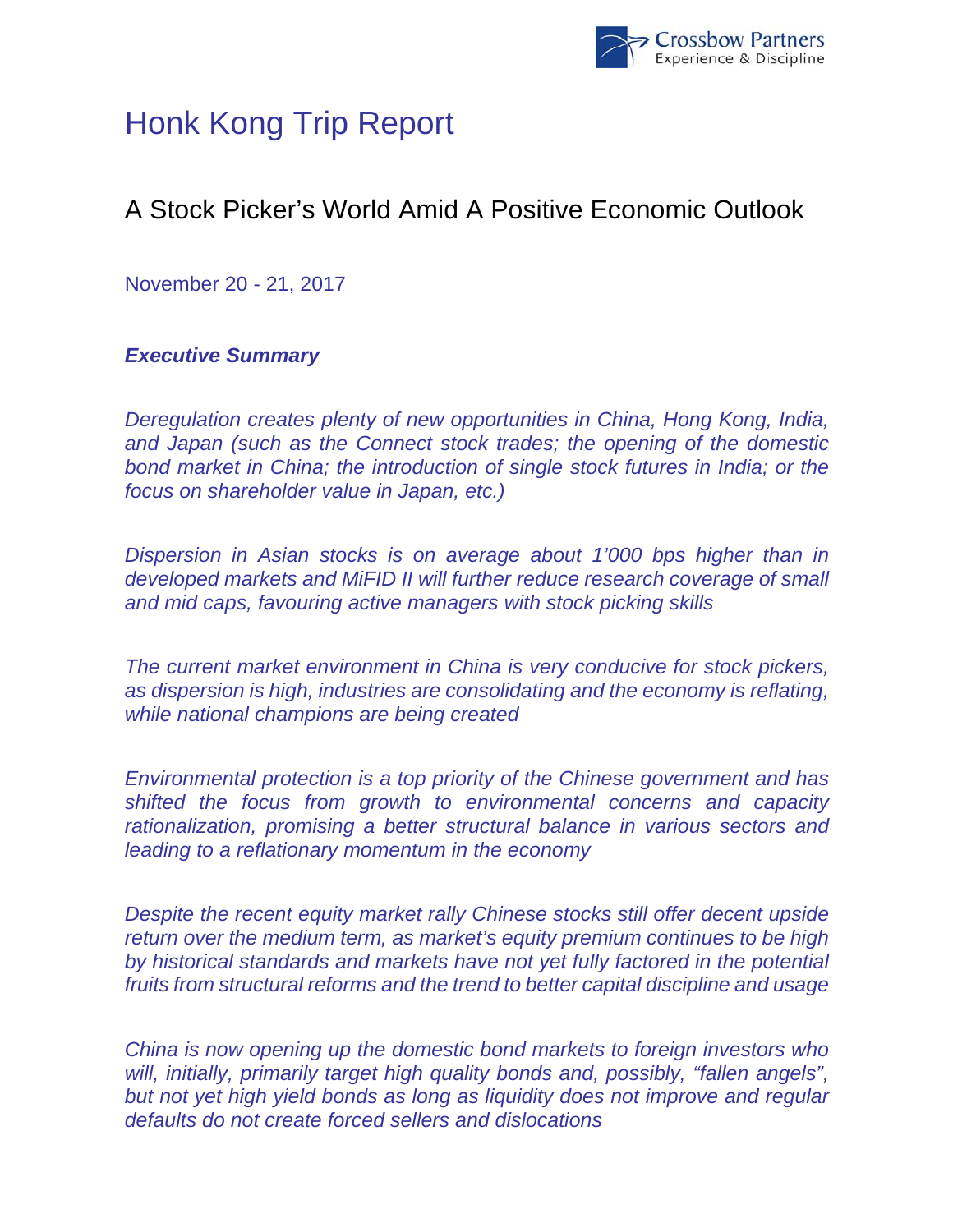

## **Investing in China**

#### **1. Emerging Markets Equity After the Rally**

2017 turned out to be the best performing year for emerging markets equity since 2009. The MSCI Emerging Markets Index delivered an annual return of 37.5% and outperformed the MSCI World by 14.4%. The market rally was both remarkable and surprising because in 2016 most market pundits had predicted that emerging market equities were to suffer from substantial headwinds in 2017, such as a China slowdown and oil worries, a higher USD, rising interest rates in the US and potential trade frictions due to Donald Trump's protectionist promises. Yet the nature of the recent rally is just as noteworthy, as it was almost entirely driven by corporate earnings growth and very little by multiple expansion.



Source: Bloomberg, January 5, 2018

Basically, this bodes well for emerging markets equity in the current year, as valuations are still reasonable against the backdrop of synchronised global growth, still modestly accommodative central bank monetary policies and improving economic fundamentals. Earnings in emerging markets equity rebounded by about 30% in 2017, capping a multiyear long recession. Current earnings expectations for 2018 are around 14% and appear to be well supported by global growth, better capital discipline and earnings momentum, while the MSCI Emerging Markets Index was valued around 12x P/E at the end of 2017 – more or less in line with the long run valuation average. Thus, earnings growth seems to be well supported and could pave the way for another decent - albeit more modest - year of returns for emerging markets equity.

The main risk to this scenario originates from the action of the central banks in the developed world when they start the process of unwinding their quantitative easing programmes. Markets will depend on their skills that the process of deleveraging their balance sheets will not lead to unintended consequences and trigger a stock market dislocation. In the U.S. the impact of the tax reform and the U.S. mid-term elections could also lead to short-term market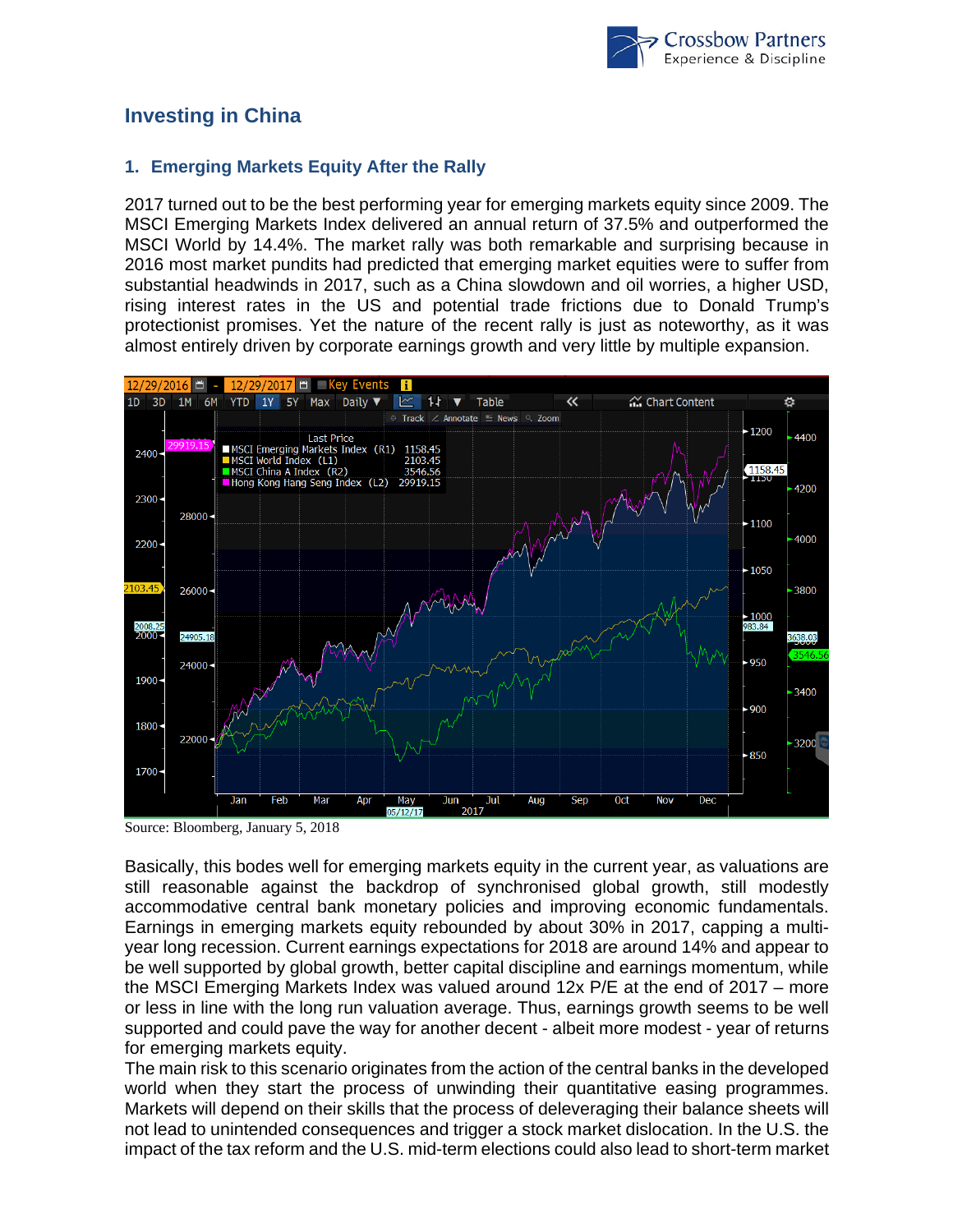

volatility. As the outcome of the U.S. tax reform on the economy supports both investor sentiment and corporate profitability, it is expected to have, on average, a positive impact on stock markets and should entail elevated corporate activity (M&A) and financial engineering, but it can also lead to sector rotation, heightened factor risk and repatriation of untaxed corporate profits of US firms.

In emerging markets, concerns over China's ability to achieve its growth targets while managing the complex transition of its economy and its potential "debt and real estate bubbles" will periodically resurface and hurt investor sentiment. But for now, investors appear to have come to the conclusion that China's fortunes have dramatically improved, as a "soft landing" has largely been achieved, the key problems have been addressed, and the market's long-term growth prospects look exciting. Even though reservations about the Middle Kingdom's economy still abound and international investors are underweight in China, a China "blow-up" is not considered imminent. And while the risk of geopolitical unrest in Asia (North Korea) and in the Middle East complement the increasingly long wall of worries that international investors now face, markets take these risks in their stride so far.

#### **2. China**

China enters 2018 with robust economic growth momentum, but most investors expect to see a controlled slowdown, as credit-financed investments in polluting industries are being curbed and the shift from manufacturing to services continues. Policy makers are aware of the acute stresses in the system, such as the regional disparities, demographics (an aging population; one child policy), declining heavy-industry sectors, property bubbles, growth in debt levels, and severe environmental pollution. The government has successfully initiated supply-side reforms in primary industries (such as steel, cement, chemicals, and coal) by curbing oversupply and creating national champions, and thereby also addressing capital allocation to heavy polluters. More effective regulation of output volumes, of days of production, of pollution output, and of capital investments will reduce output and spur further consolidation.



<sup>1</sup>Sources: World Bank, Wellington Management, data<br>shown is the latest available as of 30 September<br>2017 | <sup>2</sup>Sources: Haver, Sanford C. Bernstein, data<br>shown is the latest available as of 30 September 2017<br>**SOUICE: Inves**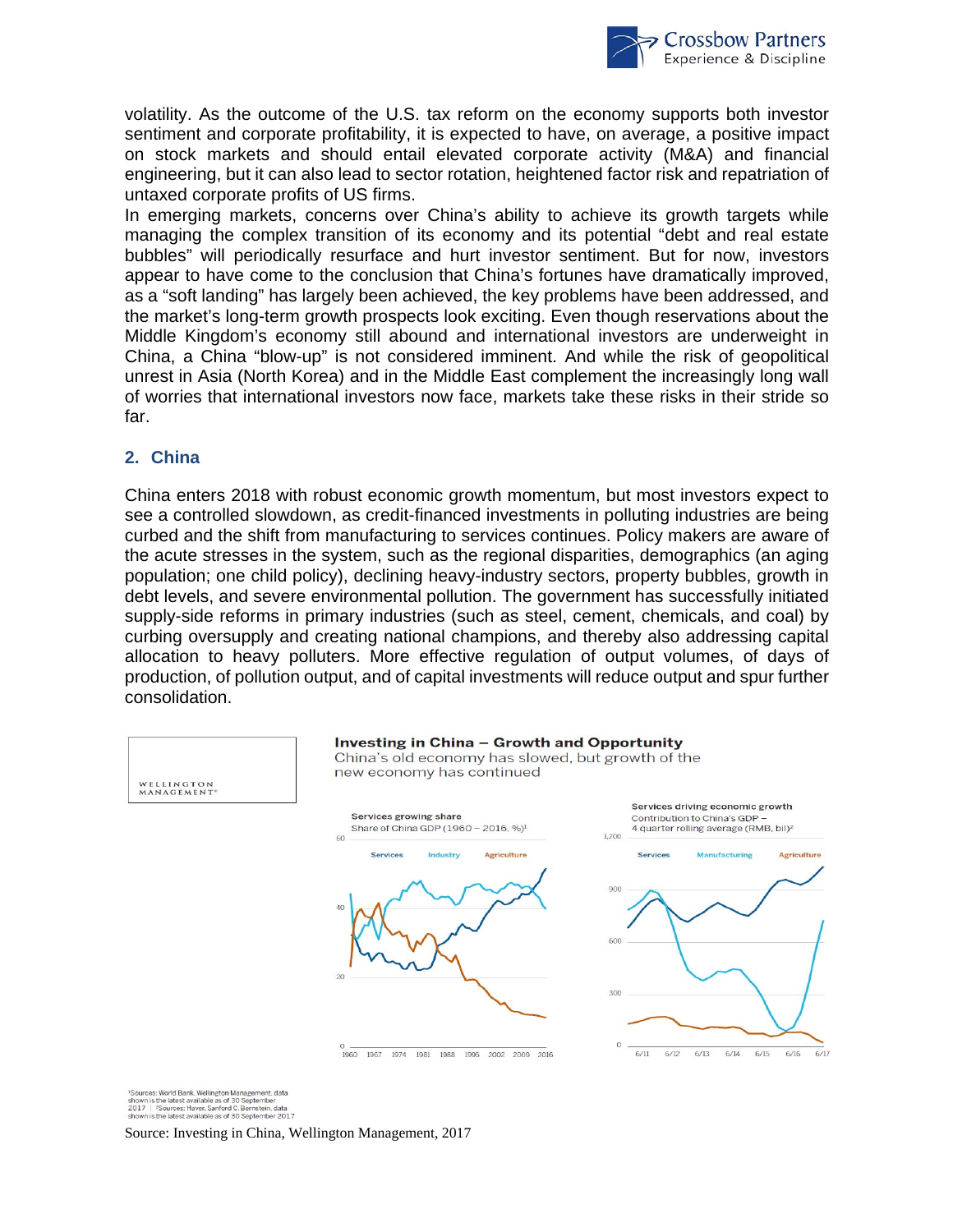

McKinsey predicted in a recent paper that China's overseas investments will resume its upward trajectory in 2018. In line with its "Made in China 2025" proposal, China seeks to foster innovation in manufacturing and to strategically invest in relevant sectors ranging from computers, aviation/tourism, and automotive to wealth management, education, and healthcare. The other focus is on internet-enabled businesses, such as artificial intelligence (AI) and the Internet of Things (IoT).

At home, the success of China's tech giants is increasingly used by the government to tighten control. All online payments will now have to pass through a central government-run clearing house. As a result, the government can now see who is transferring money to whom. These popular online payments prompt some forecasters to predict that cash will become obsolete in China by 2020, while financial flows are then even easier to monitor than today. Requiring real-name usage for any activity on the internet allows similar oversight of online behaviour. That some of these internet players have been allowed to become highly popular asset managers and key payment providers has only added to investor excitement, as growth opportunities remain attractive, even though regulators have recently moved to tighten regulation and to restrict opportunities for regulatory arbitrage.



China's digital economy is a story of commercial success and investor excitement.

Refers to third-party payments conducted through mobile transactions. For China, mobile payments exclude bank or DionPay credit card transactions, digital wealth management, and digital finance. For the United States, payments<br>are in-person payments on mobile between buyers and sellers, and remote payments on mobile devices.<br><sup>2</sup>Defin

Source: PitchBook; Dealogic; eMarketer; iResearch; TechCrunch Crunchbase Unicorn Leaderboard; McKinsey Global Institute analysis

McKinsey&Company

Source: What can we expect in China in 2018?, McKinsey, December 2017

The international footprint of China's tech companies is coming under scrutiny and notably the Trump administration is pushing back on Chinese investments in fin-, med-, and edtech and AI companies. As U.S. approval for M&A and investments in strategic industries is more difficult to obtain, many Chinese firms will turn their attention to other countries such Israel, Scandinavia and the UK.

McKinsey believes that a number of industries could reach key tipping points in 2018. A noteworthy example is the automotive sector: Regulations require OEMs to dramatically increase sales of electric cars and near-electric vehicles every year for the next several years. These goals are fully in line with the government's ambition to dominate the global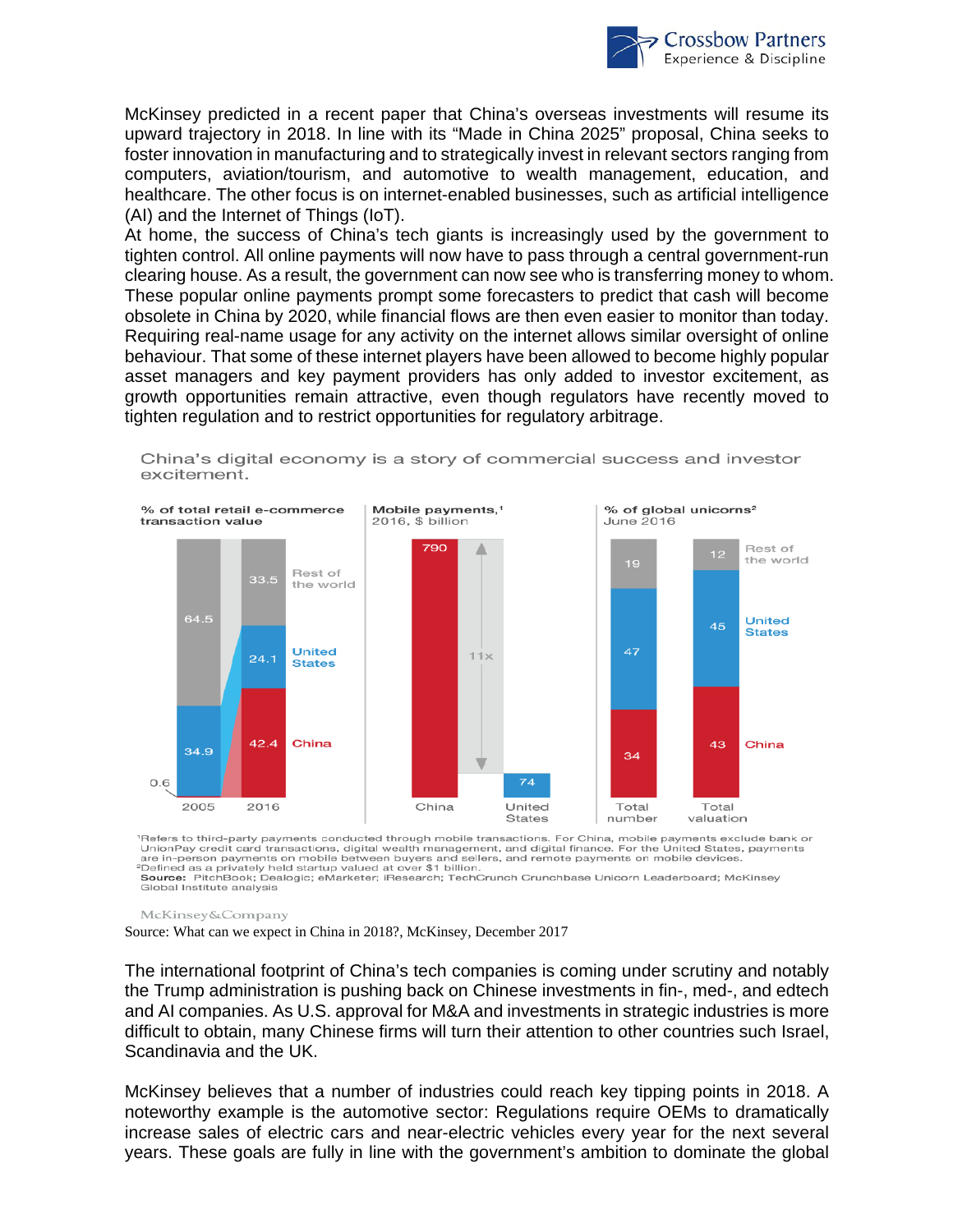

electric vehicle market by 2030. The regulations promote both the share of new energy vehicles sold (vs. traditional combustion engine cars) and the fuel efficiency of the vehicles produced.

The state of play for electric vehicles varies by country, but China has outperformed on both supply and demand dimensions.



Electric Vehicle Index (EVI)<sup>1</sup> score overall, for selected countries

As McKinsey also pointed out, more than USD 50 bn in subsidies will be awarded to the industry by 2020, while the two leading Chinese battery producers are aggressively hiring overseas talents to enhance their development capabilities. Power-grid companies have already installed nearly 200'000 charging stations and Shenzhen has switched all their busses to electric, with taxis being next. Other big cities are expected to follow suit.

Pharmaceutical is another industry where a key tipping point could be reached. In 2017, more than 35 new drug launches were approved by the China Food and Drug Administration (after 5 in 2016). More drugs approved, more drugs in the market, more patient access through online services, and more funds from private equity and venture capital will continue to drive the sector. In biotech, Chinese companies now have more than 800 molecules in the development pipeline and are aggressively licensing in and out of China, while also stepping up M&A activity abroad. In addition, tech stalwarts such as Baidu and Tencent and insurance giant Ping An are all launching AI and big data-based innovations to create better patient outcomes, while Bristol–Myers Squibb launched China's first outcomes-based insurance regime. That healthcare in general is attractive is also confirmed by consumer spending trends. With modest inflation and real disposable incomes rising 8% nationwide, consumers have ample funds to save or spend. Consumer spending is forecast to grow in high single digits in 2018, underpinned by strong consumer confidence. Spending will notably grow on health-related areas such as healthier foods, exercise activities, and medical expenses.

And, last but not least, technology remains a hot topic for investors and politicians alike. The Hong Kong based newspaper "South China Morning Post" reported in November 2017 that China has "recruited" Baidu, Alibaba, Tencent, and IFlyTek as first members of the artificial

Evaluates performance of 15 countries in advancing electric mobility, based on key market and industry indicators.

Source: What can we expect in China in 2018?, McKinsey& Co, December 2017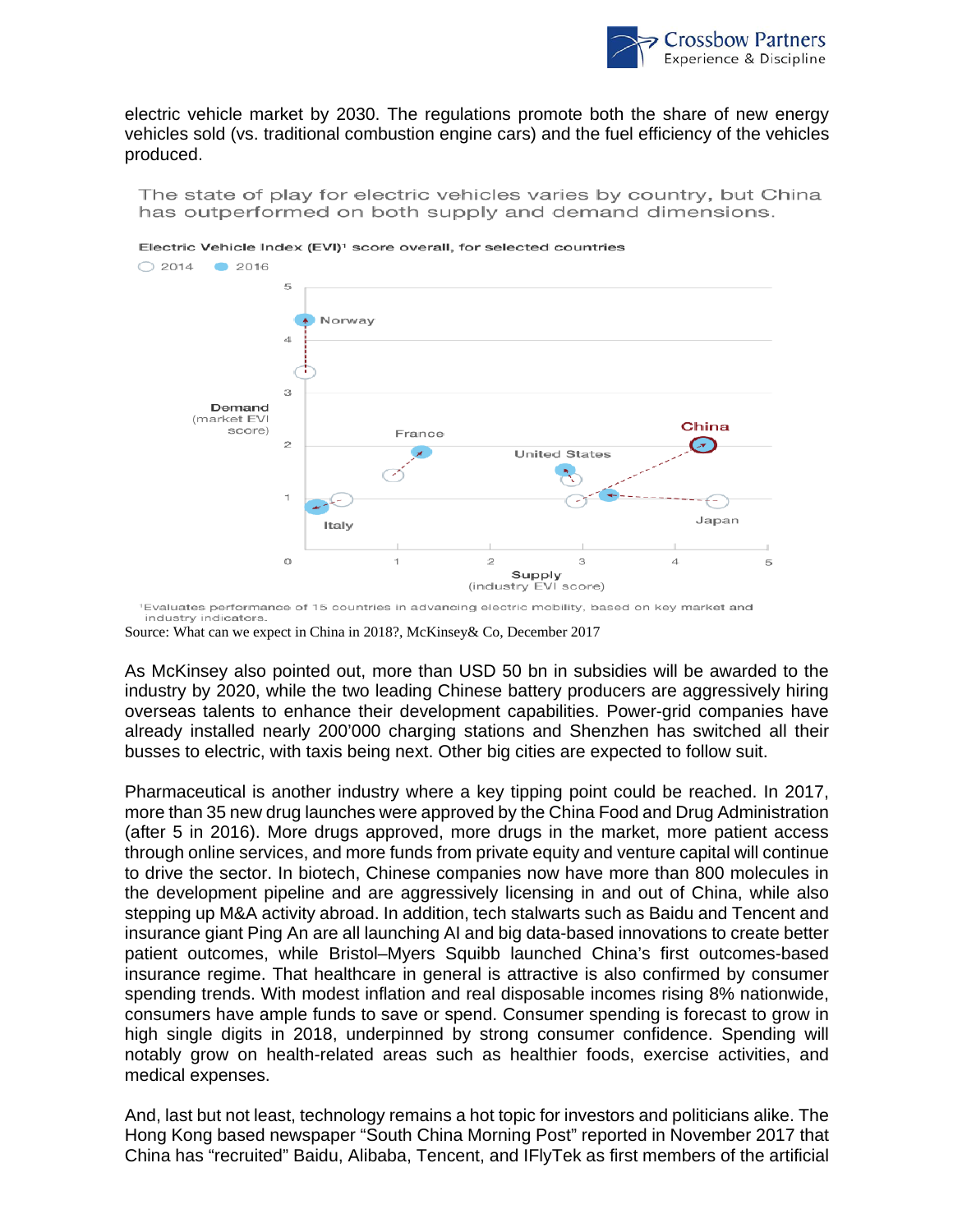

intelligence "national team". The Ministry of Science and Technology has identified these four companies as national champions in artificial intelligence and as partners in an ambitious strategy to accelerate the country towards global technology leadership.

The Ministry confirmed that the four companies would leverage their respective strengths to build "open innovation platforms" in four different fields. Baidu's focus will be on autonomous driving; the cloud computing division of Alibaba is tasked with a project called "city brains", a set of AI solutions to improve urban life, including smart transport; Tencent will focus on computer vision for medical diagnosis; while Shenzhen-listed iFlyTek, a dominant player in voice recognition, will specialize in voice intelligence.

A strategy consultant at Roland Berger added that the "launch of the platforms indicates the development of AI has been upgraded and pushed ahead at a national level". And he pointed out that the government's blessing could give Baidu a leg-up when it came to cooperating with carmakers on self-driving vehicles, and provide Tencent with wider access to hospital data.

### **3. Investing in China**

Investing in Chinese stocks is no longer a no brainer. After the eye-watering gains made by the Chinese tech stocks in 2017, investors are facing the issue whether to keep betting on the country's new economy – which requires paying expensive prices by historical standards – or move out of the very crowded trades and revert to businesses from less loved sectors (i.e. financials, industrials, etc.).

One school of thought claims that the best way to invest in Chinese equities is simply piggybacking on official government policy, but not necessarily only on state-owned enterprises, as they come with considerable ESG challenges. And while the likes of Alibaba and Tencent are private companies on paper, they often have a symbiotic relationship with the Chinese authorities: As national champions they benefit from implicit, or at least tacit, state support. And in turn they help the government in its attempt to better control its citizens through the data emanating from the digital offerings these firms provide.

One of our value managers believes that the investment focus must more than ever be on quality companies that drive industry consolidation and adhere to capital discipline, deleveraging and free cash flow generation, as consumers upgrade along the value chain. The biggest opportunity for them are firms that heavily invest in R&D and technological upgrade.

Chinese companies are increasingly going global, as they are no longer low-value added OEMs, but become a critical part of the global supply chain. Hardware is replaced by software and, critically important and supported by government, by AI capability. Lenovo is a leader in cost competitiveness, while more and more companies act as Medea (Kuka) and Haier (GE Appliances) that recently bought Western top technology.

Whatever your answer to these questions is, the Chinese stock markets are difficult to navigate – starting with the language issues and ending with governance criteria and outright fraud that are always looming on the horizon. Clearly, the market is still less efficient and is therefore more driven by stock-specific factors than markets in the developed world.